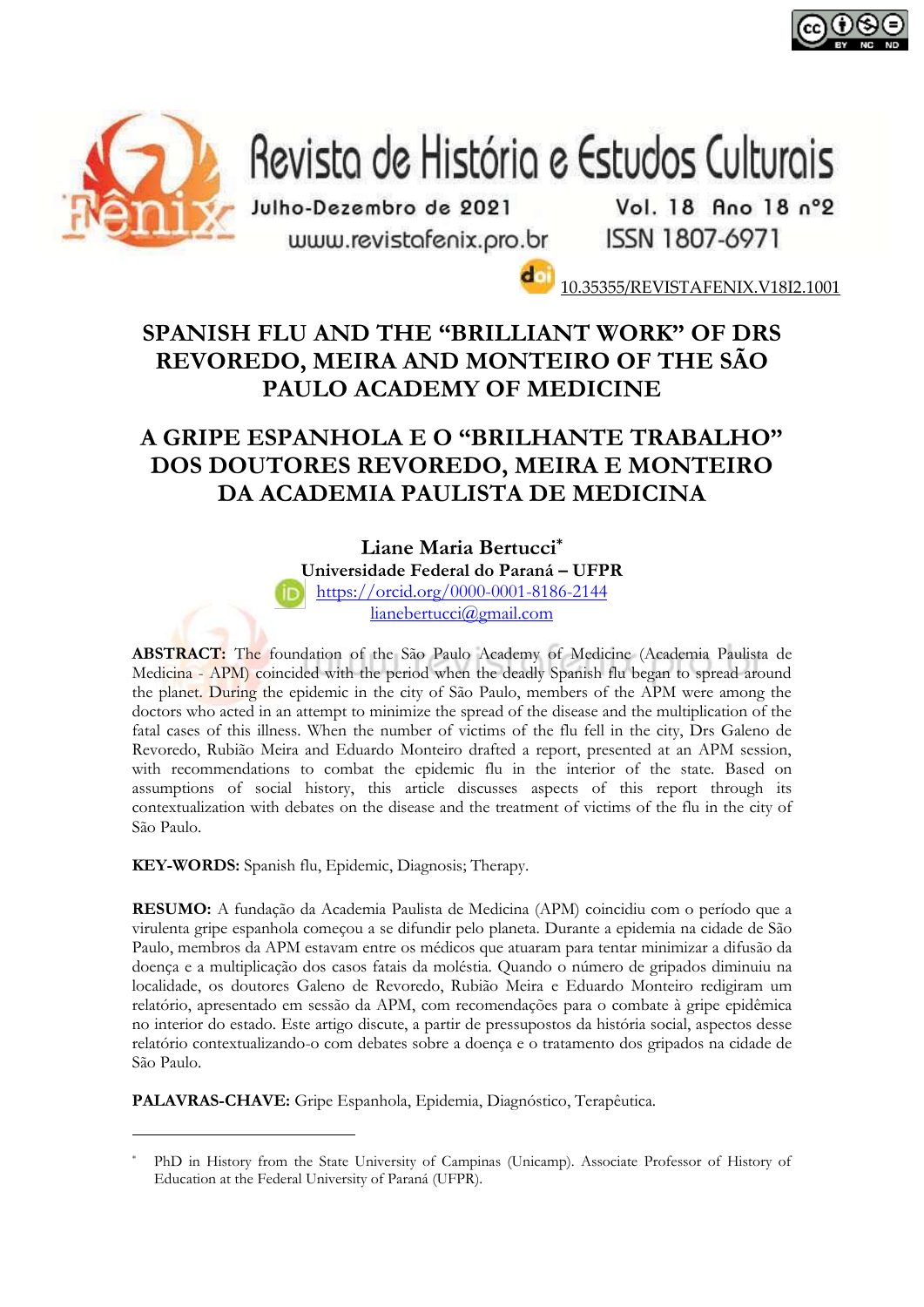#### **INTRODUCTION**

In the city of São Paulo, the month of August 1918 was marked by homages to doctors from São Paulo State who, along with colleagues from other parts of the country, formed the special military mission sent to France for the "purpose of aiding the health service of our allies, [maintaining] a temporary hospital in the war zone for as long as the war should last" (BRASIL, 1918). 1

Brazil had entered the Great War in the previous year on the side of France, the United Kingdom, Russia and their allies, and the so-called Brazilian Medical Mission was among the country's initiatives in the conflict. The Mission was the headline of articles in São Paulo's newspapers from the outset, following its creation by federal decree in July 1918, and notes were published on banquets and other festive gatherings that took place around the country to pay homage to the Mission before its departure on the 18th of August (BRUM, 2014). <sup>2</sup> At the ceremony organized by the São Paulo Faculty of Medicine and Surgery, verses specially written to salute the natives of São Paulo in the group<sup>3</sup> were read aloud, in praise of medicine and doctors:



Blessed be the hand that the sower  $\bigcirc$   $\cap$   $\circ$   $\circ$   $\circ$   $\circ$   $\circ$   $\circ$   $\circ$ Of charity sprinkles on the land, That brings the light of hope to the brink From the beds, where Death already rests! ... (...) Let the same star that leads you to war Glorious, bring you back pushing the figure "Of the golden green tassel of our Earth!" (MISSÃO, 1918, p. 74-75).

It was at this time, that, on the 14th of August, *O Combate* newspaper published an article on the São Paulo Academy of Medicine (Academia Paulista de Medicina - APM); which would be established on that day (ESTÁ FUNDADA, 1918; ACADEMIA, 1919).

<sup>1</sup> As determined by Decree 13.092, Art. 6: "All personnel, if they do not already have the corresponding posts in the Army or in the Navy, will be commissioned to serve and awarded due honors and financial reward while they remain in the service; consequently, everything is subject to the rules of military discipline (BRASIL, 1918).

<sup>&</sup>lt;sup>2</sup> The Brazilian Medical Mission comprised 112 members: doctors, pharmacists and military personnel (BRUM, 2014).

<sup>3</sup> The members of the Brazilian Medical Mission from São Paulo were doctors: Lieutenant Colonels Benedicto Montenegro (leader of the group from São Paulo) and Baeta Neves; Captains Christiano de Souza, Raphael Penteado de Barros and Adolpho Corrêa Dias Filho; and Lieutenant Raul Vieira de Carvalho. The group was accompanied by attachés: Dr João Monlevade and Dr Arsênio Galvão Filho (MISSÃO, 1918, p.74)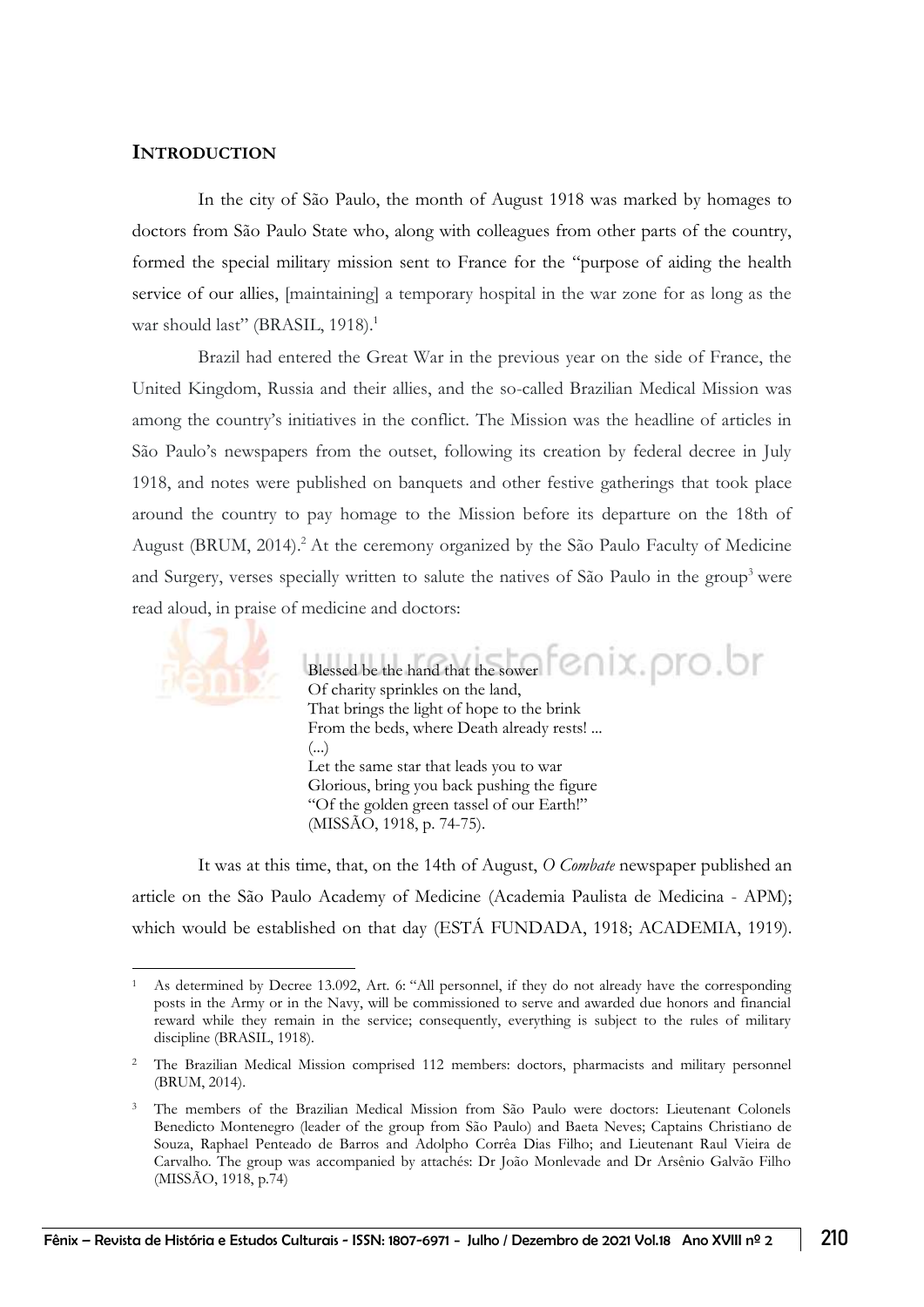The unsigned newspaper article stated that the institution, like its European and North American counterparts, would focus particularly on "medical and social issues, as well as issues of interest to doctors" (ESTÁ FUNDADA, 1918).

The first meetings of the new association were held in September, the same time that the newspapers of São Paulo City began to publish news, which first came from Spain, of a new and deadly epidemic of the disease that had been given the name Spanish flu<sup>4</sup> (BERTUCCI, 2004). Within a few days, articles were telling of the growing number of victims in several European countries, with cases of the disease also being identified in Africa. At this time, several members of the Brazilian Medical Mission and soldiers in the Brazilian army, whose ships had docked in Dakar (Senegal), were taken sick, and some died (BRUM, 2014).

In late September, while the Brazilian government was preparing to send human reinforcements and medicine to help the Brazilians afflicted with what they called the "terrible sickness" (A INFLUENZA, 1918b), the newspapers were publishing articles speculating on the future of the mission. <sup>5</sup> Medical discussions of the disease began, including at the São Paulo Academy of Medicine.

At the session on the 25th of September, the question put to the academics was: What is the "true morbid entity that, under the name of Spanish flu has taken the precious lives of our poor and selfless colleagues who left for Europe to undertake the double duty of doctors and patriots"? (SESSÃO, 1918c, p. 34) For the doctors gathered at the APM, owing to the lack of detailed clinical descriptions, it was difficult to believe that a flu could kill so quickly, and the debates also sought to identify possible causes of dengue fever and pappataci (or three-day) fever (SESSÃO, 1918c, p. 34-36).

On the day after the meeting, the publication in newspapers a telegram sent by Dr Colonel José Thomaz Nabuco de Gouvêa, head of the Brazilian Medical Mission, informed the federal government that the disease that the Brazilians had suffered in Africa was a flu, which was spreading and causing deaths in the region (BERTUCCI, 2004). For most Brazilian doctors, Nabuco de Gouvêa's telegram put an end to the debates on the nature of the disease.

In 1918, the first, not serious, wave of the flu occurred in the first semester and Spain, a neutral country in the Great War, without "war censorship" published news of the disease, which had international repercussions. The flu came to be known as Spanish flu (this is the main hypothesis for the name of the 1918-1919 flu). The name Spanish flu continued to be used when, after a combination of this flu with an animal flu, a new and devastating wave swept almost the whole world from August 1918 to January 1919. There was a third, not very serious, wave from February to May 1919. Cf. Echeverri Dávila (1993).

<sup>5</sup> Brazilian Medical Mission continued their voyage to France. Cf. Brum (2014)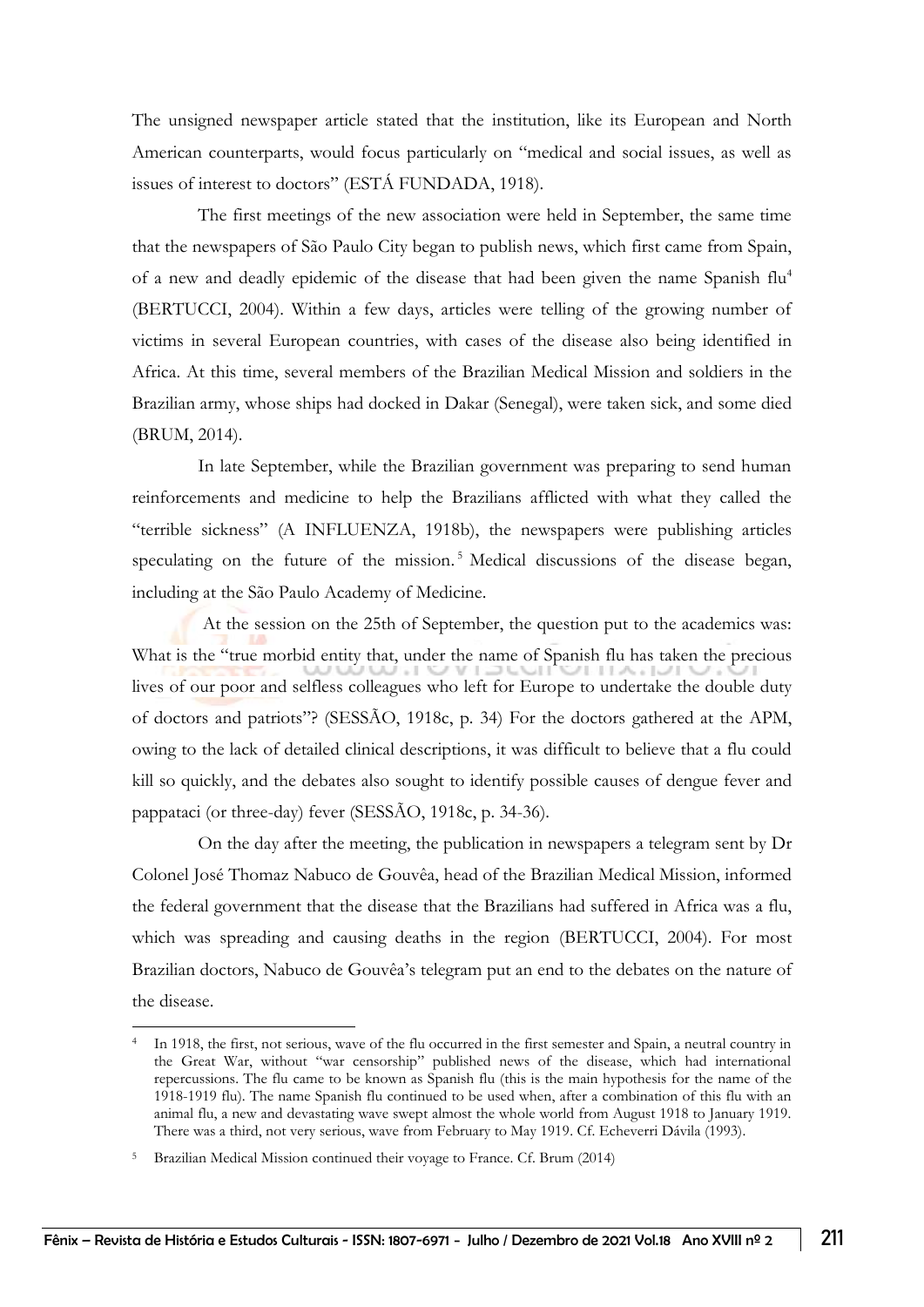In mid-September, while the discussions were taking place at the APM and the telegram from Africa was made public, the ship Demerara put into port at some cities along the Brazilian course. The ship, which had come from Liverpool, had made a stop at Lisbon before docking at Recife, Salvador and Rio de Janeiro.

In the then capital of Brazil, suspected cases of the Spanish flu led to the ship being disinfected and an evaluation of the passengers' health, as several people had left the ship in Rio de Janeiro, showing no symptoms of a disease. Similar measures were taken on other ships that arrived in Brazil at the same time (SEIDL, 1920). Even so, news of the large number of flu victims in the port cities where the Demerara had docked began to circulate around the country.

At the same time, medical information was published that suggested a possible difference between the flu in Brazil, which would be the flu "of all time", and the Spanish flu that raged beyond the sea (A GRIPPE, 1918a; GRIPPE, 1918). However, the number of victims in Brazil grew and the frightening symptoms of the flu were evident. It was indeed the Spanish flu. The situation in Rio de Janeiro exemplified how quickly the disease spread. On the 8th of October, some cases of the flu were confirmed. Two days later there were 440 cases, and on the 14th of October there were twenty thousand (BRITO, 1997). The number of cities on the coast and in the interior of Brazil that reported the multiplication of cases of the Spanish flu grew with extraordinary speed (ABRÃO, 1998; ABREU JUNIOR, 2019; BERTUCCI, 2004; GOULART, 2003; SILVERIA, 2008; SOUZA, 2009).

From September to December 1918, when the Spanish flu had spread practically all over Brazil, the São Paulo Academy of Medicine held six ordinary sessions and one extraordinary session (ACADEMIA, 1919). Among the members were doctors who were combatting the Spanish flu in the city of São Paulo, such as Dr Arthur Neiva, director of the State Sanitation Service of São Paulo (Sanitation Service), and Dr Arnaldo Vieira de Carvalho, coordinator of the Provisional Hospitals.

Held in late November, the agenda of the extraordinary session included a discussion of the report entitled "Diagnosis, prognosis and treatment of the flu", drafted by Drs Galeno de Revoredo, Rubião Meira and Eduardo Monteiro, to aid treatment of the epidemic, cases of which continued to rise in the interior of the state. Based on assumptions of social history, this article discusses aspects of this report, contextualizing it with debates on the disease (published even in newspapers of the capital of São Paulo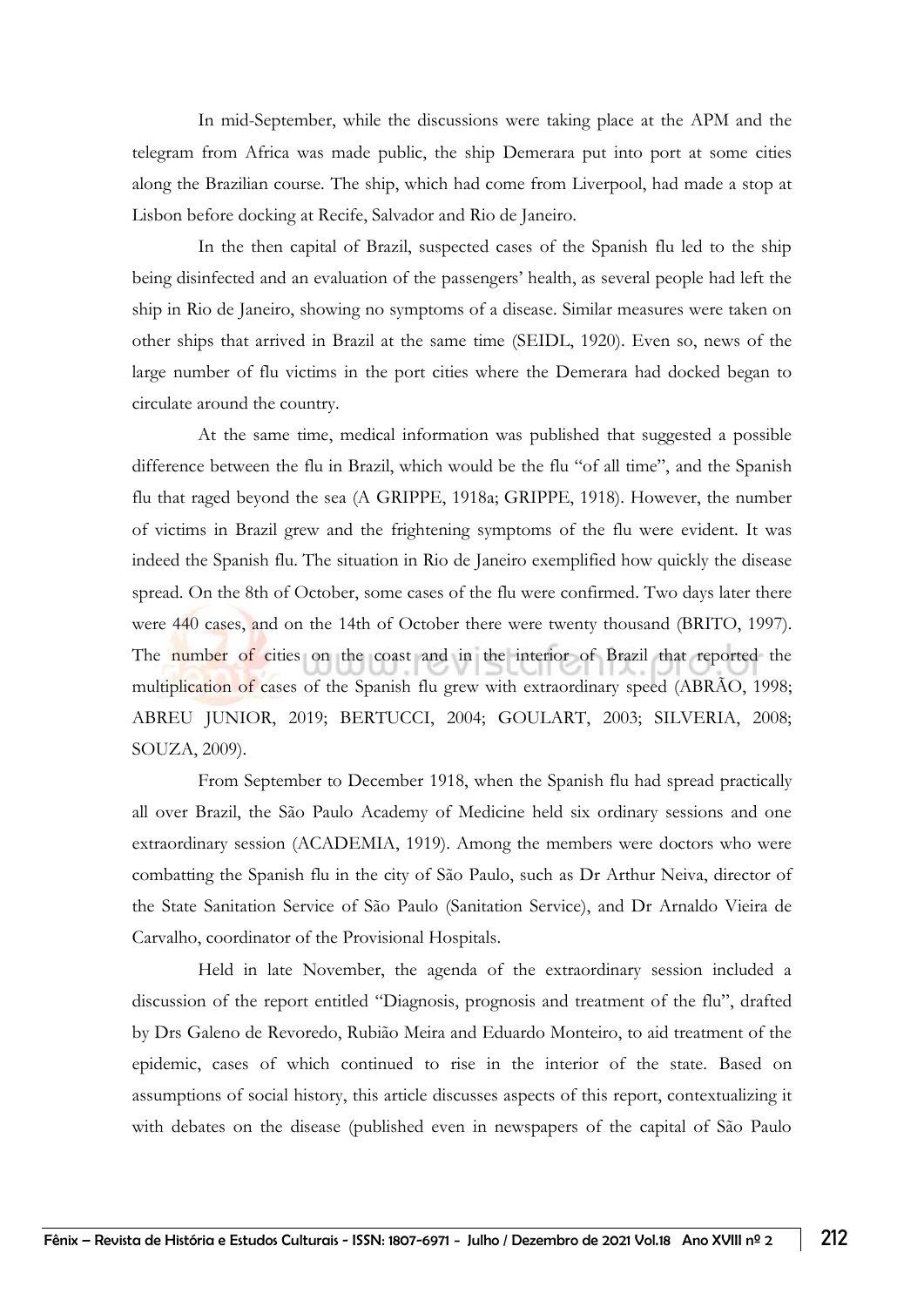State) and considering the (palliative) medicines recommended for flu victims and the organization of help for the sick in the city of São Paulo.

#### **THE SPANISH FLU IN SÃO PAULO**

Beginning in early October, the newspapers in the capital of São Paulo State published alarming news on the Spanish flu in Brazil and how government, state and municipal authorities were discussing what to do to contain the spread of this disease. As the doctors affirmed, the flu, whether an epidemic or not, was a microbial and endemic disease that was spreading around the world, and there was no specific way to combat it (BERTUCCI, 2014).

On the 14th of October, the Sanitation Service held a meeting to prepare a communiqué on the disease to the population. However, its publication was hampered the following day by the official confirmation of the first case of the Spanish flu in the state capital, a young man who had been admitted to Hospital de Isolamento on the 13th of October (BERTOLLI FILHO, 2003; BERTUCCI, 2004).

The "Communiqué of the State Sanitation Service", published in the São Paulo press on the 16th of October, attempted to placate people. It informed the people that the disease known as Spanish flu was a kind of influenza that everyone was familiar with, for which "there was no effective local or regional prophylaxis". The text stated that individual prophylaxis was the way to combat the disease: personal hygiene, paying special attention to the nose and throat (recommending inhalation and gargling). The communiqué warned people to avoid gatherings and crowds, chills and contact with flu victims. It mentioned the ingestion of certain substances, especially quinine<sup>6</sup>, to help prevent and fight the disease, and recommended rest for those who fell victim to it (A INFLUENZA, 1918a, p. 5).

The contents of the communiqué were summarized and, under the title of "Advice for the People", published daily in *O Estado de S. Paulo* and other newspapers. The effect was not what many people had hoped for because the daily total of flu victims grew greatly in the capital. There were 29 patients on the 16th of October, another 57 on the next day and 179 on the 18th of October. In other words, officially, there was one victim in the city on the 15th of October and on the 18th there were 266 people with Spanish flu

<sup>6</sup> Quinine, a white alkaline substance, is extracted from quina (*cinchona officinalis*) and combined with acids for better use, resulting in quinine salts. The most commonly used acid is sulfuric acid, resulting in quinine sulphate. The use of quinine salts (or quinine) to treat Spanish flu was discussed around the world during the epidemic and following years. Cf. Reviews (1922); Prophylactic (1924).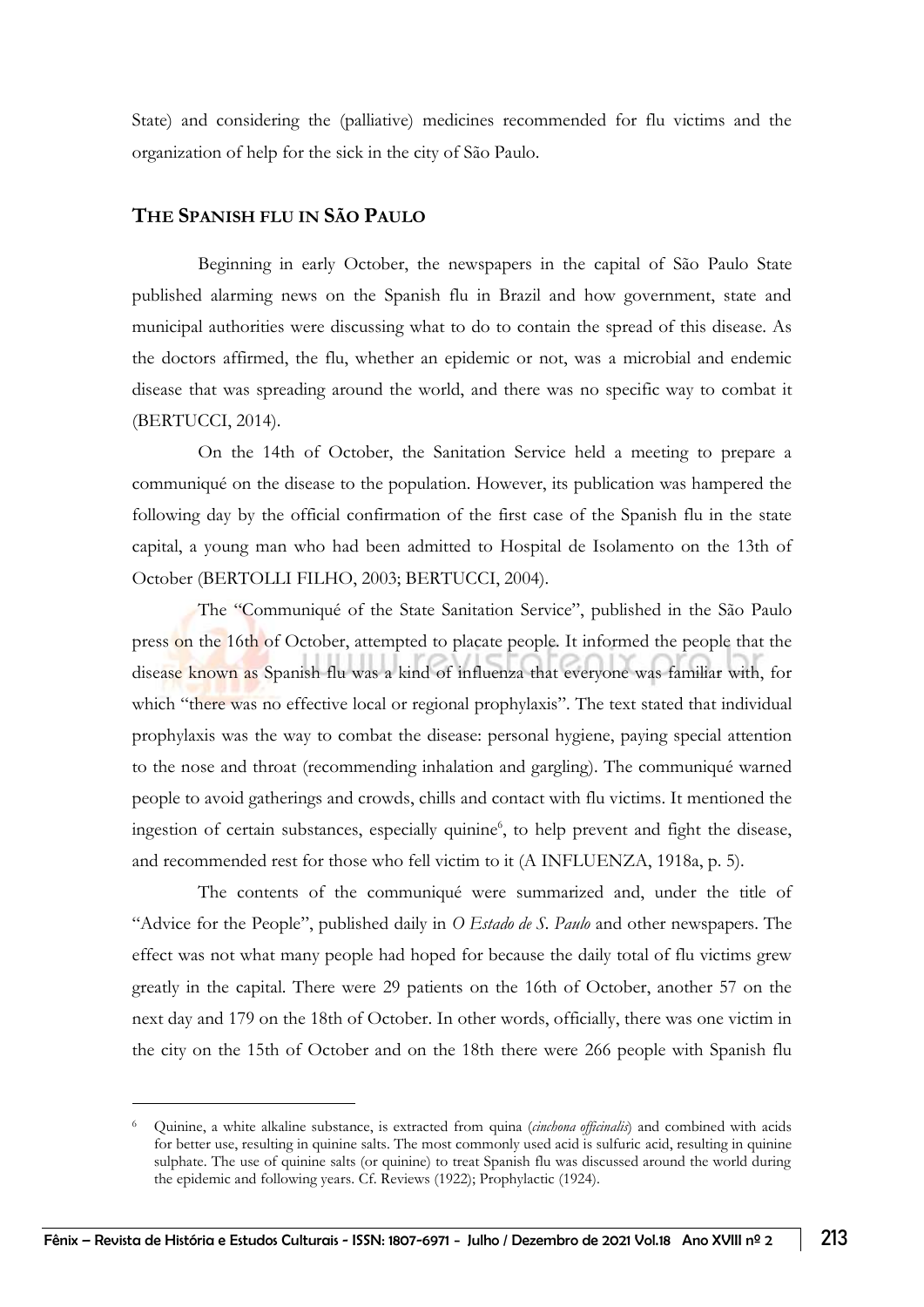(MEYER; TEIXEIRA, 1920). On the 21st of October, the residents of São Paulo began to count the number of people who died from the disease.

Despite the generalized fear (BERTUCCI, 2009), the mobilization of the city's residents to care for the sick increased in keeping with the number of victims and fatal victims of the epidemic in the city, which had a population of approximately 528,000 at the time.

Since the first confirmed cases of Spanish flu, in addition to action taken by the government, doctors, professors and students at the São Paulo Faculty of Medicine and Surgery, pharmacists, and the São Paulo branch of the Brazilian Red Cross, a great deal of help was provided by the population of the city: individual assistance to flu sufferers and their families (provided by churches, religious orders, freemasons, spiritualists and anonymous groups in São Paulo); initiatives to collect and distribute food; the lending of places to care for the sick (provided by football clubs, companies, associations and leagues); and donations, in cash and in kind, to the entities that organized help for flu victims under the determinations of the Sanitation Service: the Red Cross, São Paulo Metropolitan Curia and Nationalist League<sup>7</sup> (BERTUCCI, 2004).

In this scenario, starting on the 18th of October, the Sanitation Service, under the direction of Dr Arthur Neiva, began to place restrictions on public places, and these restrictions were tightened within a few days. Literary, sport and recreational clubs were forced to postpone their meetings and games. Museums and parks were closed, and schools, followed by universities, cancelled their classes. The São João School, in downtown São Paulo, along with other buildings in the city, were turned into Relief Stations, where medical services were provided and medicine and even food was distributed. The Immigrants' Hostel was made into a ward to serve the neediest. The Red Cross allowed its headquarters to be used to treat flu victims and pharmacies were authorized to fill prescriptions for the poorest people free of charge, the bill was paid later by the government (BERTUCCI, 2004). In these cases, the doctors' prescriptions were written "in [special] stamped and numbered books" provided by the Sanitation Service. After the epidemic, 83 pharmacies presented the bill for 8,833 prescriptions filled for residents of the city of São Paulo (SÃO PAULO, 1919, p. 117-119).

However, the number of people with the Spanish flu grew, and medication and food began to be in short supply (producers, retailers and transporters also fell sick), prices

<sup>7</sup> The Nationalist League, a non-partisan organization, which fought for the secret vote and education, was created in São Paulo in 1917 and ceased its operations in 1924.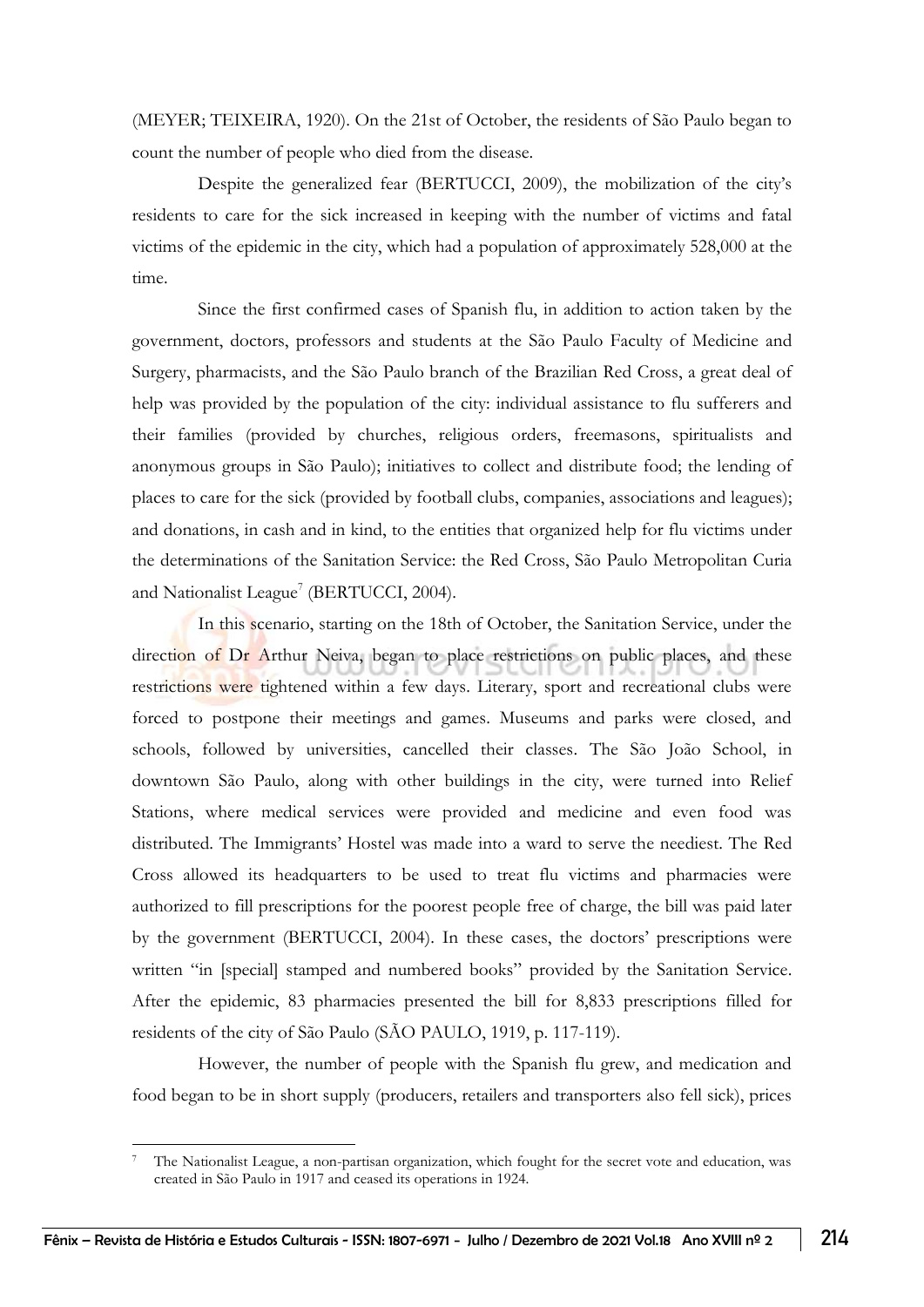soared<sup>8</sup> and people began to criticize the medical and governmental measures that were taken.

On the 1st of November, amidst the growing criticism, Provisional Hospitals were set up by the Sanitation Service to concentrate on treating the flu victims, as doctors were taking sick, as were other people involved in treating patients. These hospitals, a strategy of the Sanitation Service to contain the chaos that seemed inevitable, were the responsibility of Dr Arnaldo Vieira de Carvalho, director of the São Paulo Faculty of Medicine and Surgery (A EPIDEMIA, 1918, p. 5).

However, on the 8th of November, when 6,703 new cases of the Spanish flu were recorded in São Paulo and 258 people died of it (MEYER; TEIXEIRA, 1920), the State Secretary for the Interior, pressured by questions regarding the structure to combat the epidemic (and perhaps by signs that Arthur Neiva was growing sick (GOVERNO, 1918)) met with representatives of groups that were providing help for victims and the director of the Sanitation Service to discuss the actions taken against the epidemic (MEYER; TEIXEIRA, 1920).

The outcome of the meeting was a structural reorganization, with the clustering of similar activities that had hitherto been conducted individually, under the responsibility of coordinators. In general terms, three men took direct command of the services to combat the Spanish flu: the president of the Nationalist League, Frederico Vergueiro Steidel, was in charge of the Relief Stations (except those organized by the Red Cross); Dom Duarte Leopoldo e Silva, of the Metropolitan Curia, coordinated domestic aid for flu victims and their families; and Dr Arnaldo Vieira de Carvalho remained in charge of the Provisional Hospitals. The Sanitation Service was responsible for the supervision (MEYER; TEIXEIRA, 1920).

In this context, a statement from Arthur Neiva, published in *A Platéa* newspaper on the same day as this meeting, could not have attracted much attention from the citizens of São Paulo (NOTÍCIAS, 1918).

Despite the skepticism and the fact that a number of weeks would elapse before the end of the epidemic, Neiva was right: the number of new cases of the flu was falling. In a few days, it also became clear that the number of deaths resulting from the disease was

<sup>8</sup> Since the previous year, foodstuff had already risen in price because in addition to production problems, Brazil's participation in the war led to increased food exports to the allies. In an attempt to mitigate the problem, in mid-June 1918, the federal government created the Public Food Commissariat. However, it was short lived.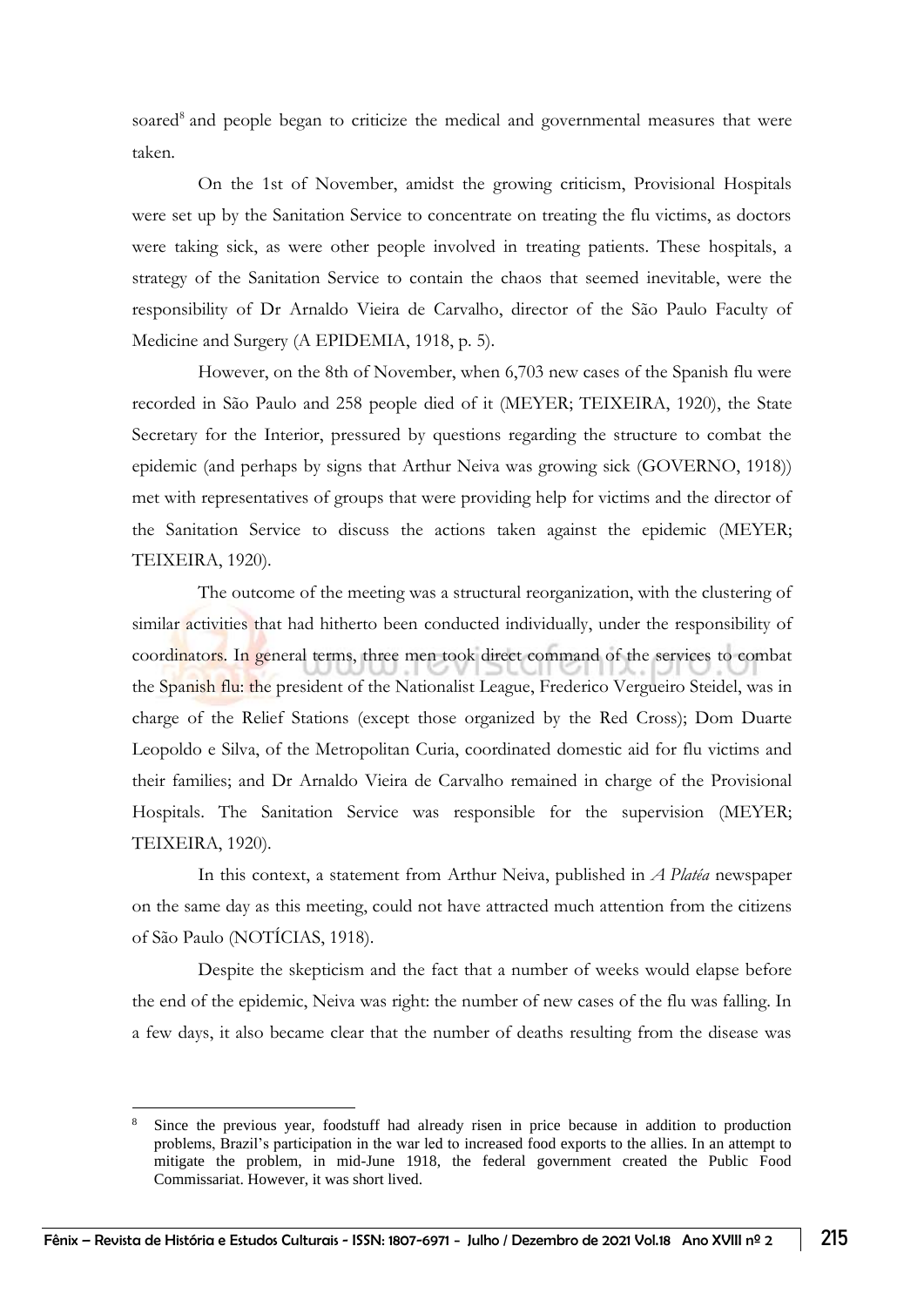falling. The Spanish flu epidemic was repeating the same pattern as other flu epidemics in terms of its duration in a region, which was six weeks.<sup>9</sup>

## **REVOREDO, MEIRA AND MONTEIRO'S "DIAGNOSIS, PROGNOSIS AND TREATMENT OF THE FLU"**

It was in this scenario that the São Paulo Academy of Medicine resumed its activities on the 25th of November 1918. The session, attended by twelve doctors and "numerous students of medicine", was short. Dr Rubião Meira, president of the APM, made a speech that recalled the actions of doctors, pharmacists and medical academics, the residents of São Paulo and government authorities to aid the victims of the flu in the state capital. Meira then declared his "eternal gratitude" to those colleagues who had caught the Spanish flu while treating victims of the epidemic and who had died of the disease, namely Theodoro Bayma, Eduardo Martinelli, Ayrosa Galvão, Diaulas de Souza e Silva, André Maurano, Luiz Maffei, Etheocles de Alcântara Gomes, Sylvio Porchat Bellegarde, Laffayette Moreira, Brenha Ribeiro and Joaquim Nunes Cintra (SESSÃO, 1918b, p. 40-41).

Before the meeting was adjourned, Dr Galeno de Revoredo asked to take the floor and proposed that, based on the knowledge gained by the members of the São Paulo Academy of Medicine during the epidemic, a report should be written regarding the best therapy to combat the Spanish flu (SESSÃO, 1918b). The doctor's proposal was certainly in keeping with the APM members' interest in medical and social themes (ESTÁ FUNDADA, 1918).

According to Dr Revoredo, this report could be used by doctors in the interior of São Paulo State who were still combating the epidemic. Rubião Meira then proposed that, in addition to treatment, considerations regarding the diagnosis and prognosis of the disease and its complications should be listed. These proposals were approved (SESSÃO, 1918b). As well as Galeno de Revoredo and Rubião Meira, Dr Eduardo Monteiro was appointed to the committee. Monteiro participated in the debate at the APM on the nature of the epidemic when the Brazilian victims were taken ill in Africa.

On the 30th of November, the three doctors presented their colleagues with the results of the committee's work. Their report, entitled "Diagnosis, prognosis and treatment of the flu" was met with unanimous approval and hailed as a "brilliant work" by Dr

In October, the "Communiqué of the State Sanitation Service" stated that "It is quite possible that the duration of the epidemic among us will reach its peak in six weeks" (A INFLUENZA, 1918a).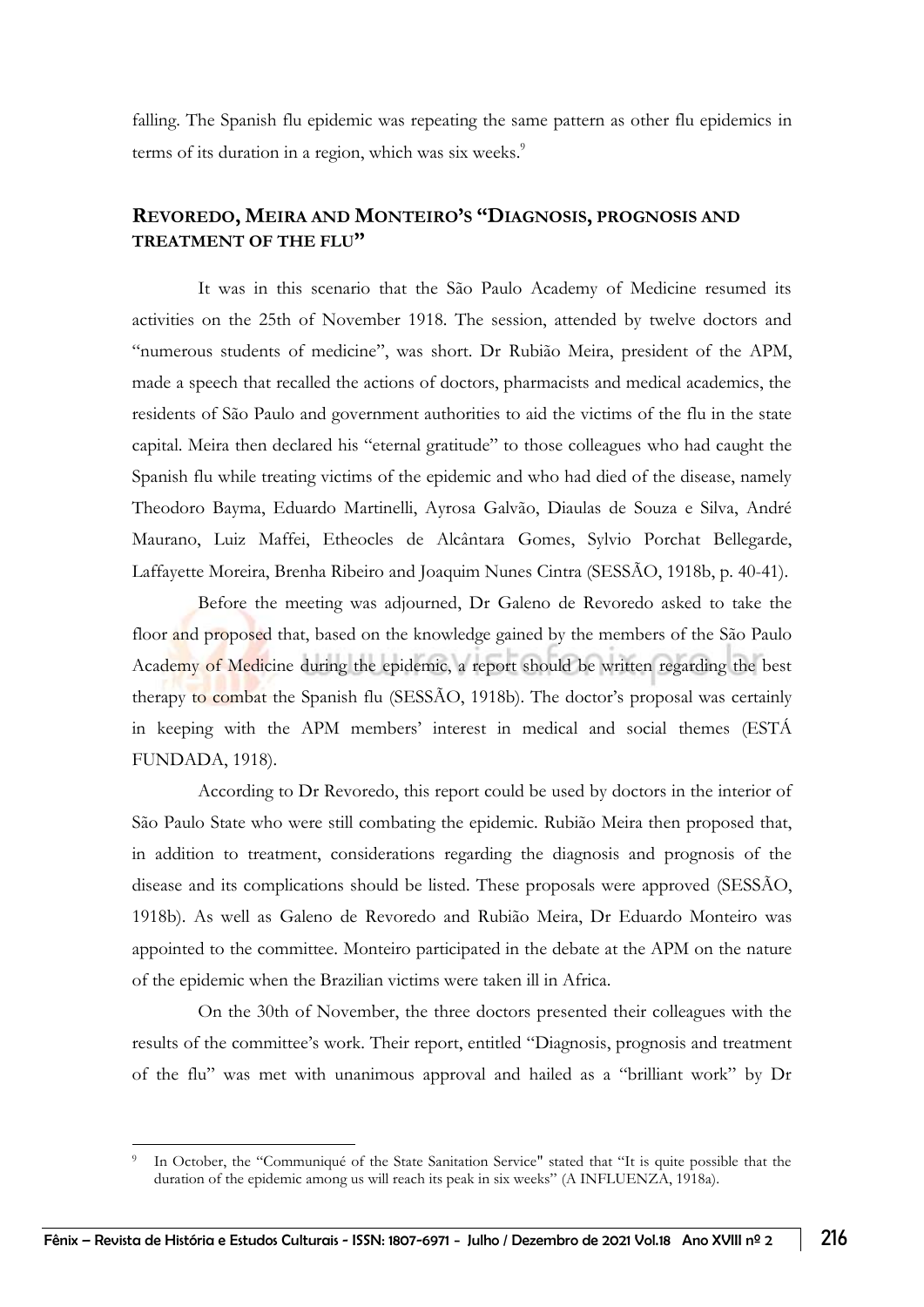Deolindo Galvão, who highlighted how useful it would be as a "script for professionals in the treatment of the epidemic that has ravaged through our state" (SESSÃO, 1918a, p.42).

In their report, Revoredo, Meira and Monteiro divided the manifestations of the flu epidemic (they did not refer to it as "Spanish") into two categories: the more frequent "mild form" and the multiple and mostly fatal "complicated forms". The former, as in any manifestation of a flu, lasted an average of 5 or 6 days, and its main symptoms, in addition to a high temperature (generally 39.5º) and pulse in relation to the temperature, were "[...] nasal catarrh, tracheobronchial, inappetence, prostration, white tongue, slightly bluish [mucosa?], glittering eyes, headaches and body aches, malaise, and dark urine" (REVOREDO; MEIRA; MONTEIRO, 1918, p. 1). If the victim had a previous illness like tuberculosis, diabetes or nephritis, the case should always be listed as "complicated".

The three doctors recommended close observation of flu victims: pulse and temperature (to predict the possibility of a heart attack), the daily quantity of urine (a reduced volume could precede uremia) and general weakness of the organism. Daily examinations of the lungs were essential. According to Revoredo, Meira and Monteiro, except in cases of irregularity in medical care and a little carelessness on the part of the patient, this form of the flu did not involve major risks. However, they warned that despite the favorable prognosis, there were not a few cases of patients treated by "conscientious and competent doctors" who soon after being discharged returned to their doctors with a 40º fever and "serious pulmonary congestion" (REVOREDO; MEIRA; MONTEIRO, 1918, p. 1-3).

The "complicated forms" of the flu, with a prognosis of considerable risk of death included influenza with pneumonia and toxemia. <sup>10</sup> The form with pneumonia, with a duration of 7 days, was identified by the general malaise of the victim, with a fever, red cheeks, cough with red or plum-colored sputum and severe prostration. In the form with toxemia, "which frequently kills the patient through cardiac collapse", the pulse and temperature were out of step and the victim showed severe prostration, a complete lack of appetite, great difficulty breathing, small urine emissions, with a considerable amount of albumin and cylindroids (which could be the result of inflammatory processes). Victims of the form with toxemia also showed signs of subdelirium and agitation, slight congestion of the lungs, enlarged liver and bluish mucous membranes and skin (REVOREDO; MEIRA; MONTEIRO, 1918, p. 2-3).

<sup>&</sup>lt;sup>10</sup> The other most frequent "complicated forms" involved pulmonary congestion, bronchopneumonia, pleural congestion and gastrointestinal flu.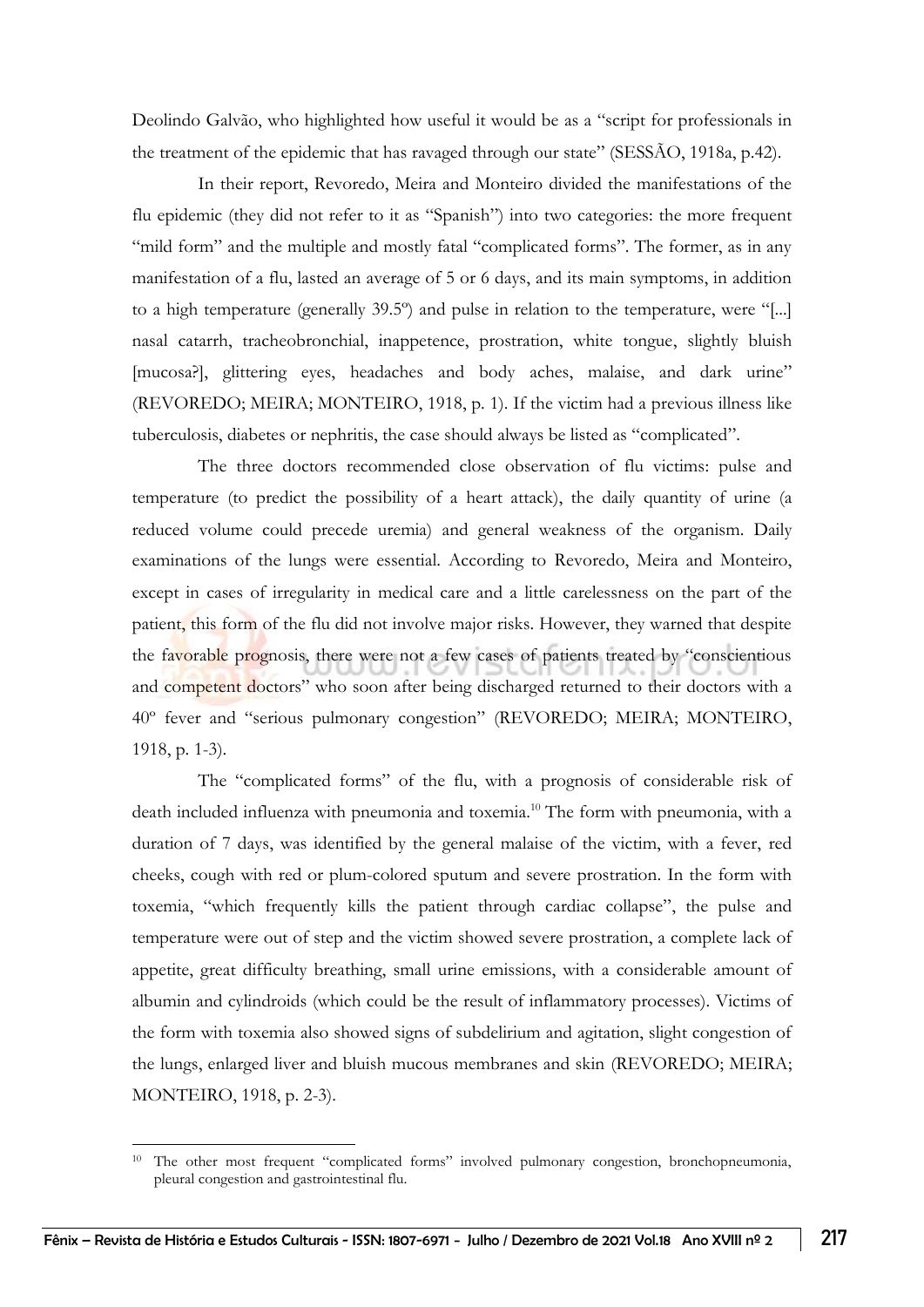The words regarding these "complicated forms" appeared to echo reports from doctors who, at the end of the first half of 1918, witnessed deaths in the military training camps in the interior of the United States; the region where the deadly outbreak of the Spanish flu began, which then spread around the world through the movement of troops (ECHEVERRI DÁVILA, 1993). A doctor from Camp Dodge, Iowa, stated that "the devastation of the disease was revealed by blush cheeks, difficulty breathing and such sudden and numerous deaths" (EDGERLY; MANSON; CARR, 1919, p. 212).

In the report that they presented to the São Paulo Academy of Medicine, following the diagnosis and prognosis of the flu epidemic, Revoredo, Meira and Monteiro listed the treatments for the "adult flu" based on the "opinion of the best authors and our modest personal experience" (REVOREDO; MEIRA; MONTEIRO, 1918, p. 5).

Despite its inaccuracy, the age group mentioned by the members of the committee may be considered an important indication of the concern expressed for the group that suffered the most fatalities through the Spanish flu around the world: young men and women aged between 15 and 40 years. This differed from the normal yearly flu pattern, with the most commonly affected victims being small children and people aged 65 and over (TAUBENBERGERT; MORENS, 2006), an issue that confused doctors in 1918 and continues to be the object of speculation. According to Killingray (2009, p. 49), a possible explanation is that "the immune system of young and healthy individuals can react vigorously to the infection, going into overdrive and finally a sudden collapse, resulting in the victim's death". 11

Returning to the considerations of Revoredo, Meira and Monteiro, for the "complicated forms" of the Spanish flu, these doctors recommended rest, attention to the functioning of the digestive system (moderate feeding), use of purgatives when necessary, and sudorifics, suggesting the following formula: "tincture of aconite, 15 drops; ammonium acetate 8.0; infusion of jaborandi 120.0; brandy syrup aª; linden syrup 30.0" (1 tablespoon every two hours), and hot teas, especially cinnamon (which also had "first-rate stimulating properties"). Warning that care should be taken with regard to the use of antipyretics because "the flu is a depressive illness, with a marked tendency to lead to collapse", they recommended the use of aspirin (with caffeine, a stimulant), because it had the advantage of relieving the body of the pains that were common at the onset of the disease (REVOREDO; MEIRA; MONTEIRO 1918, p. 5-6).

<sup>11</sup> Regarding the deadliness of the flu in 1918, see: Gibbs; Armstrong; Gibbs (2001) Kobasa, et al. (2007).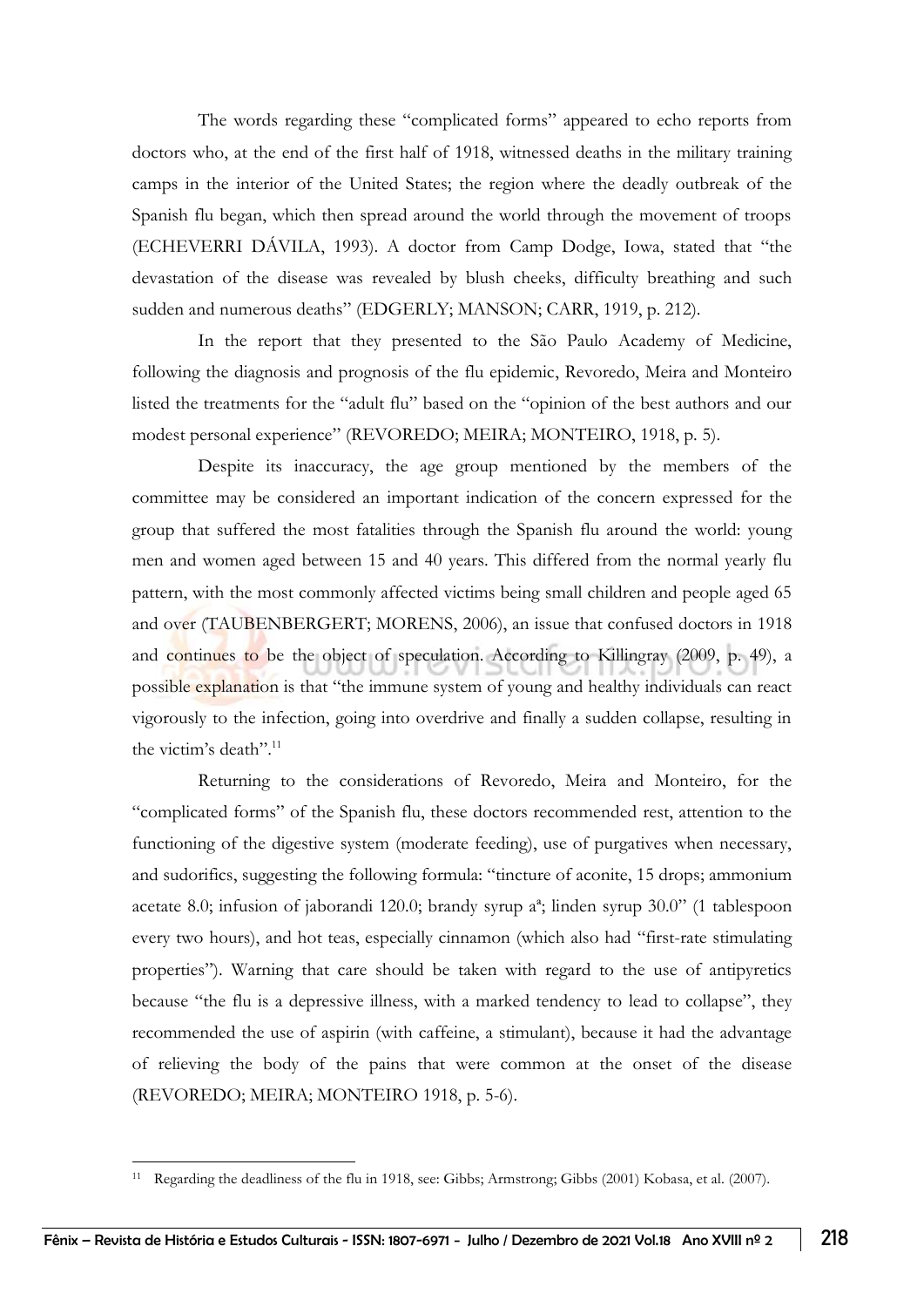For victims of the "mild form", after "a good sweat", the committee members recommended tonics for the patient's general health, especially the heart. They suggested doses of brandy, rum, port, champagne or grog (mixtures of alcoholic drinks diluted in hot water with sugar and lemon peel. They also recommended a potion with a combination of "ammonium acetate 8.0; cinnamon tincture aª; da. of *quina* 5.0; bitter orange peel syrup 40.0; *quina* syrup 140.0" (1 tablespoon every two hours). These were two of the four times that *quina* was mentioned in the report<sup>12</sup> (REVOREDO; MEIRA; MONTEIRO, 1918, p.4-6. My emphasis). Thus, no special mention was made of quinine (or quinine salt), recommended in the "Communiqué of the State Sanitation Service", and in the note "Advice for the People", by in the considerations of the three doctors.

It should be borne in mind that, despite the Sanitation Service's warning regarding the dangers of interrupting treatment with quinine (NOTICIAS DIVERSAS, 1918), several comments were published in the São Paulo press concerning the risks of ingesting this substance in excess, which could irritate the oral mucosa and lead to a loss of appetite, making flu victims weaker (INFLUENZA, 1918; MAIS RECEITAS, 1918). Revoredo, Meira and Monteiro may have been concerned about the harmful effects of the overuse of quinine salt, leading them not to recommend the substance very highly.

To end the recommendations for the "mild form" of the flu, the doctors made suggestions that might help to avoid the pulmonary complications of the disease. They recommended two sedative and expectorant potions: "tincture of aconite (10 drops), sodium benzoate 2.0; hydrolate of orange flowers 100.0; diacodium syrup 30.0; tolu (or Dessessartz) syrup 30.0" (1 tablespoon every two hours). They also included "terpin 1.0; cherry laurel water 3.0, brandy aª, codeine syrup 30.0; linden hydrolate 100.0", one tablespoon every two hours. They also recommended gargling with warm water with 1 tablespoon of hydrogen peroxide or fifteen drops of Phenosalyl. They also advised people to place "a warm compress around the neck" (REVOREDO; MEIRA; MONTEIRO, 1918, p.6-7). In making these recommendations, the committee commented on how the "mild form" of the flu was effectively complex:

> The flu is a disease for which the main role of the doctor is to know how to prevent intelligently the complications that it brings and considering, on the other hand, *the marked frequency with which pulmonary forms have*

<sup>12</sup> In addition to this invigorating formula, quina was included in one of the prescriptions for nervous manifestations of the Spanish flu and in another for convalescents (REVOREDO; MEIRA; MONTEIRO, 1918, p.9-10). Some "industrialized" medicines recommended in the report could also contain the substance, such as Ionase. Cf. Rangel (1918).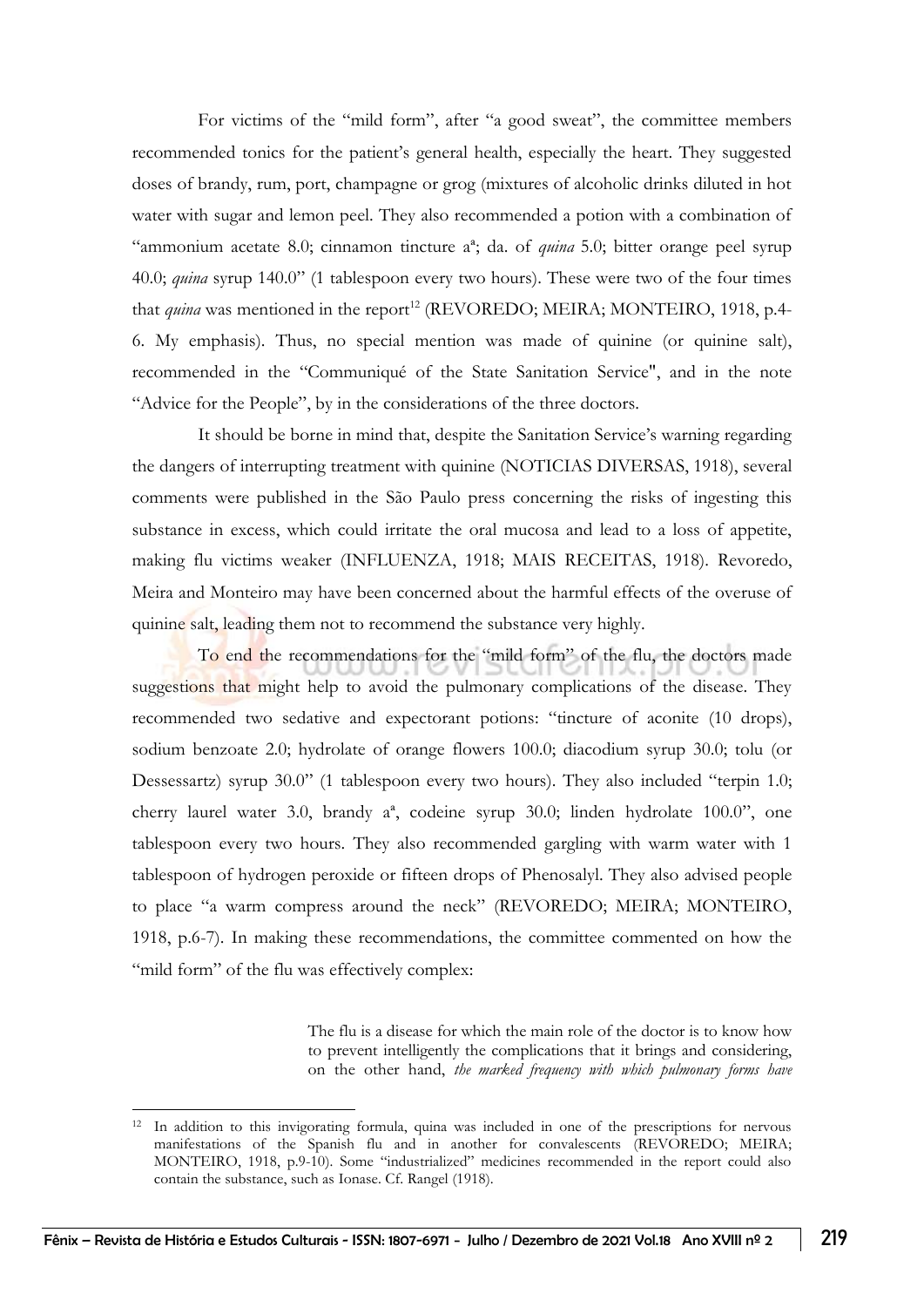*emerged* in the current epidemic, the early and systemic application of poultices appears to be very useful (...). (REVOREDO; MEIRA; MONTEIRO,1918, p.6. My emphasis).

Thus, despite the claim that the recommended treatment for the "common flu" would avoid "in the vast majority of cases the fearful causes of so many deaths" (REVOREDO; MEIRA; MONTEIRO, 1918, p. 7), what the committee found was that, especially following the frequent "pulmonary complications", it was effectively impossible to separate the "mild form" from the "complicated forms" of the Spanish flu.

As for the treatments for the "complicated forms" of the epidemic flu, Revoredo, Meira and Monteiros added to the treatments recommended for the "mild form" other procedures and products that could be used depending on how serious the case was and the history of the patient. These included: the Butantan hemostatic and antipneumococcal preparation; injections of camphor oil, ether or strychnine, turpentine syrup, adrenaline, digitoxin (cardiac tonic); Rivière's potion (for gastric changes) and Todd's potion (to combat lung ailments), and "anti-infective injections" of Ionase. They also recommended leeches on the chest and purgative enemas, in addition to the application of suction cups for pulmonary complications, bleeding for the most severe cases of uremia, sodium bicarbonate for diabetics and, in nervous manifestations, warm baths and ice on the head. They also stressed the danger of a relapse and, consequently, that it was important to remain alert during convalescence (REVOREDO; MEIRA; MONTEIRO, 1918, p. 7-10).

The recommendations of Revoredo, Meira and Monteiro to combat the "mild" and "complicated" forms of the flu included a total of almost 100 substances and medicines, with various dosages and combinations, as well as different procedures such as the application of suction cups and bleeding. However, despite the many complications and medicines and the various procedures, the three doctors defended the argument that the flu was not an illness that justified so much fear, as long as doctors acted against opportunistic infections (attention to the lungs was fundamental), looked after the heart, stimulated the patient's defense mechanisms and was aware of the patient's history.

It is not known whether Revoredo, Meira and Monteiro's report was appreciated by doctors other than those at the APM meeting in November 1918, or whether the text circulated among doctors in the interior of São Paulo State. However, when reporting on the first four months of activities at the São Paulo Academy of Medicine in January 1919, Dr Rubião Meira stated that the "Diagnosis, prognosis and treatment of the flu" was published in its entirety in twice: in *Brazil Medico* and *O Estado de S. Paulo* (ACADEMIA, 1919).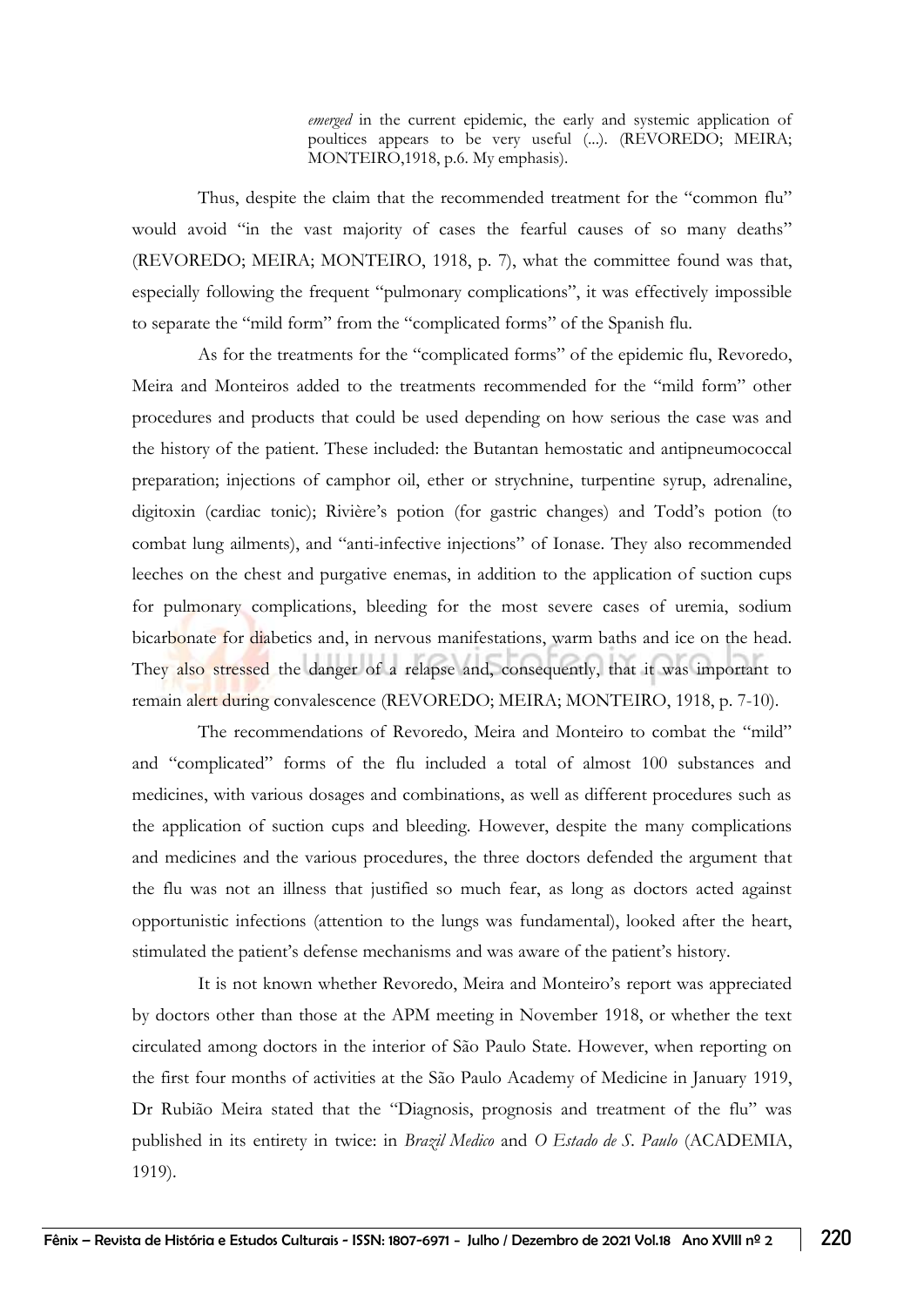The publication of the report in *Brazil Medico* (Rio de Janeiro), the most important Brazilian medical periodical of the day, represented a real possibility for the text to be appreciated by many other doctors. Publication in *O Estado de S. Paulo*, the leading daily newspaper in São Paulo (SOBRE, 1966), meant that the report was circulated and most likely used by doctors in different towns and cities, who would be sufficiently competent to translate the general indication of treatments into specific prescriptions for their patients.<sup>13</sup>

#### **FINAL CONSIDERATIONS**

"The flu that has just visited us, spreading throughout the towns of the interior, has clinical characteristics that cannot be confused with other morbid entities" (REVOREDO; MEIRA; MONTEIRO, 1918, p.1). The considerations of the report written by Galeno de Revoredo, Rubião Meira and Eduardo Monteiro opened with this sentence, presenting the diagnosis of the epidemic disease in a way that left no doubts or "confusion".

Nevertheless, the fact that such words were written in a text by doctors for doctors and began a report written with the intention of serving as a guide for clinical treatment to combat the Spanish flu, may also have been an attempt to bring an end to any divergences that might still exist regarding the identification of the epidemic, divergences that arose throughout the epidemic period.

Before the outbreak of the Spanish flu in São Paulo, the city's newspapers published the theory of Dr Ciauri, an Italian, according to whom the epidemic was caused by "a completely new germ in human pathology" (O PROFESSOR, 1918, p. 3). This idea was supported by his compatriot Dr Ciancio, who speculated on the alleged morphology of this microbe, methods for its coloring, culture media, etc. (DESCOBRIU-SE, 1918, p. 1). This information attracted the attention of the medical and scientific community in São Paulo and nationwide, leading them to exercise caution, as they called for further evidence; but this evidence never came (BERTUCCI, 2004; SILVEIRA, 2009).

On the 5th of November, during the worst period of the epidemic in the city of São Paulo, Dr Arnaldo Vieira de Carvalho declared that it was possible that two epidemic diseases were afflicting the residents of the state capital. According to Carvalho,

<sup>&</sup>lt;sup>13</sup> Owing to the language of the report, the risk of it being used by "laymen" (quackery) could not have been considered great; otherwise it would have been unlikely for the members of the APM to allow it to be printed in a daily newspaper. Furthermore, it is necessary to consider the exceptional situation of the epidemic, which must have contributed to this publication.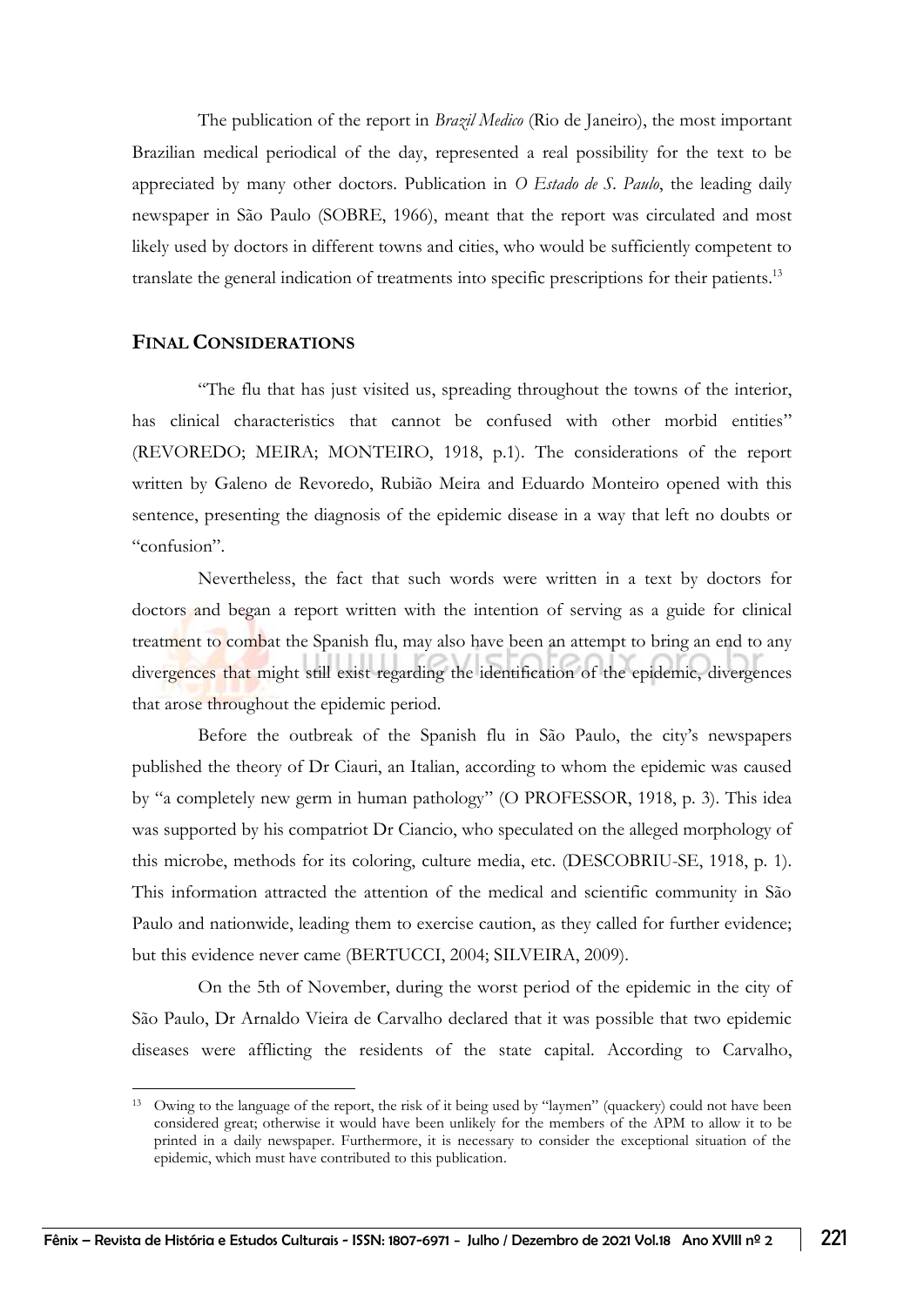necroscopic examinations led to the assumption (the term employed by the doctor) that two epidemics were raging in the city: one of influenza and one of pneumonia (A NATUREZA, 1918; DUAS, 1918). Several of his colleagues voiced their disagreement: there were many cases of pneumonia influenza and several cases of pneumonia, but not two epidemics (SESSÃO, 1918a).

In this context, Revoredo, Meira and Monteiro's claim that the "clinical characteristics" of the 1918 flu could not be confused with another disease reaffirmed the viewpoint of the vast majority of doctors regarding the nature of the epidemic: it was a flu. However, this did not helped to explain how a flu could claim so many victims. According to the writings of Dr B. C. Crowell, an anatomopathologist at the Oswaldo Cruz Institute, when reporting on his work during the Spanish flu, there was a "notable similarity in the cases" that were studied. However, it was necessary to acquire "more accurate knowledge of the etiology [of the flu]" to confirm that only one morbid entity was responsible for the death toll (A GRIPPE, 1918b).

Thus, the text written by Revoredo, Meira and Monteiro to aid doctors in the interior of the state could have helped to divulge and legitimize among their colleagues the perspective that the epidemic was a flu.<sup>14</sup> However, the lack of consensus on the etiology of the disease continued to motivate discussions and research.

The search for knowledge regarding the etiology of the flu mobilized some Brazilian medical researchers during the outbreak of the Spanish flu, especially at the Oswaldo Cruz Institute in Rio de Janeiro. Research related to Pfeiffer's bacillus (*Haemophilus influenzae*), which had been announced as the cause of the flu in 1892, were countered by those that argued that the disease was caused by a filtrable virus (BERTUCCI, 2014). 15

In late November 1918, when the "Diagnosis, prognosis and treatment of the flu" was presented to the São Paulo Academy of Medicine, the epidemic was in decline in most of the country. At that time, Brazilian research on flu also ceased. Flu, a common disease, generally without great risk, but which can end up killing many people. That is

<sup>14</sup> See in Latour (2000) considerations on the relationships built in the production and diffusion of scientific knowledge, relationships not previously determined.

<sup>15</sup> Regarding the studies conducted in Brazil, the research at the Oswaldo Cruz Institute by Aristides Marques da Cunha, Olympio da Fonseca and Octavio de Magalhães (from the Belo Horizonte branch), on a filterable influenza virus, later gained international recognition (BERTUCCI, 2014). In 1933, during the first flu epidemic post-Spanish flu, a group from the London Medical Research Council, led by Drs Christopher Andrewes, Wilson Smith and Patrick Laidlaw, identified a filterable virus, *Myxovirus influenzae*, as the etiological agent of the disease in human beings (OLDSTONE, 1998).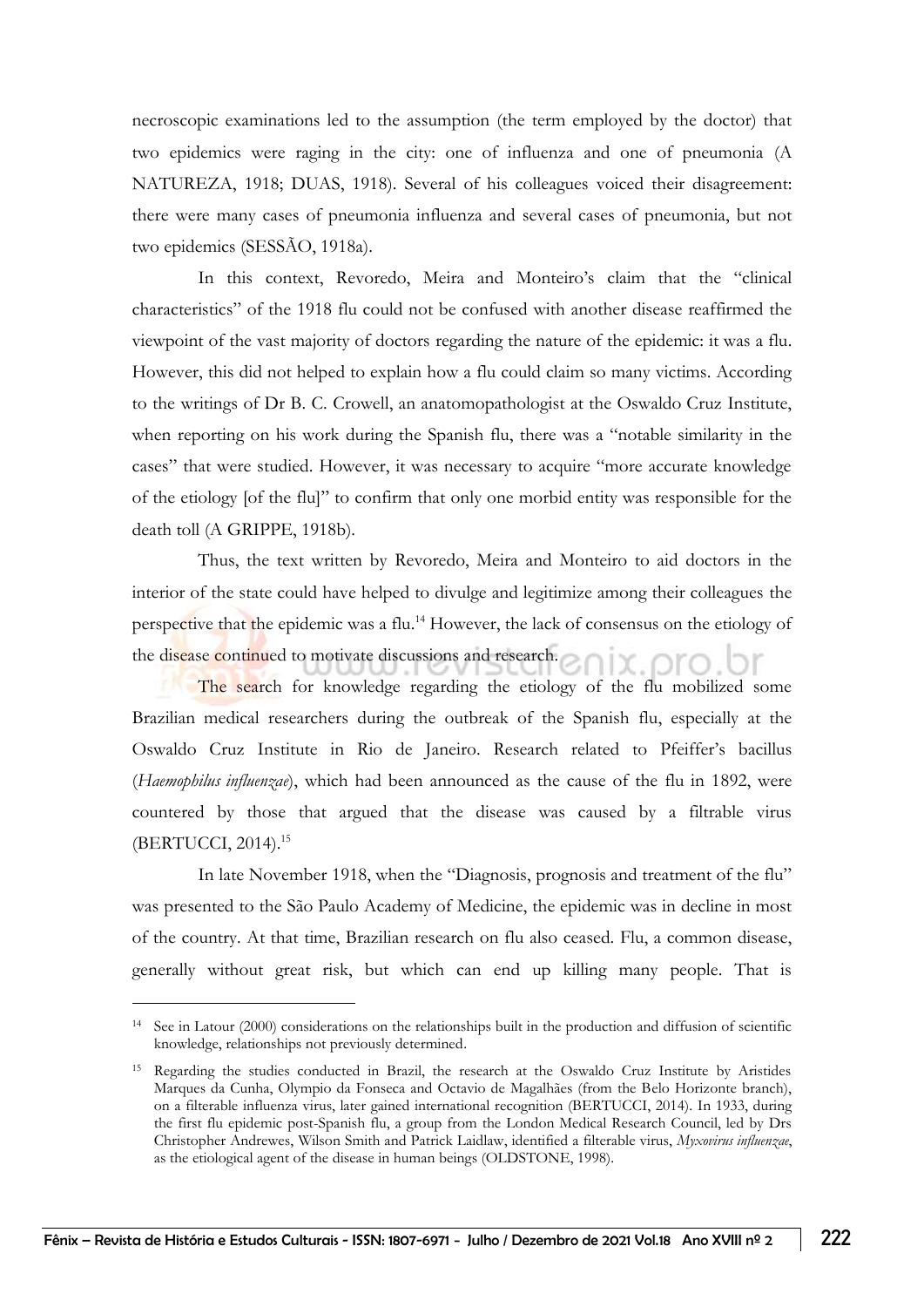what happened, on an unimaginable scale and so quickly around the world, in the second half of 1918 and January 1919 (KILLINGRAY, 2009).

In the city of São Paulo, by the end of the epidemic in mid-December 1918, 116,777 cases of Spanish flu were recorded, of which 5,331 patients died, around 1% of the total population. Other deaths recorded by the 31st of December, which could be associated with Spanish flu were: 1,192 from influenza pneumonia, 273 from pneumonia, 125 from influenza bronchopneumonia and 257 from bronchopneumonia (MEYER; TEIXEIRA, 1920).

#### **REFERENCES**

A EPIDEMIA reinante. Indicadores de Hospitais e Postos. **O Estado de S. Paulo**, São Paulo,1º nov. 1918, p.5.

A GRIPPE espanhola. Resposta. **O Estado de S. Paulo**, São Paulo, 3 out.1918a, p.4.

A GRIPPE. **O Estado de S. Paulo**, São Paulo, 2 dez. 1918b, p. 4.

A INFLUENZA espanhola. Comunicado do Serviço Sanitário. **O Estado do S. Paulo** São Paulo, 16 out. 1918a, p. 5.

A INFLUENZA espanhola. **O Estado de S. Paulo,** São Paulo, 24 set. 1918b, p. 1.

A NATUREZA da moléstia reinante **O Estado de S. Paulo***,* São Paulo, 5 nov. 1918, p. 4.

ABRÃO, Janete Silveira. **Banalização da morte na cidade calada**. Porto Alegre: EDIPUCRS,1998.

ABREU JUNIOR, José Maria de Castro. **O vírus e a cidade**. Belém: Editora Paka-Tatu, 2019.

ACADEMIA Paulista de Medicina. **Correio Paulistano**, São Paulo, 29 jan. 1919, p. 3.

BERTOLLI FILHO, Cláudio. **A gripe espanhola em São Paulo, 1918:** epidemia e sociedade. São Paulo: Paz e Terra, 2003.

BERTUCCI, Liane Maria. A onipresença do medo na influenza de 1918. **Varia História,**  Belo Horizonte, v. 25, n. 42, p. 457-475, 2009.

BERTUCCI, Liane Maria. **Influenza, a medicina enferma.** Campinas: Editora Unicamp, 2004.

BERTUCCI, Liane Maria. Spanish Flu in Brazil: searching for causes during the epidemic horror. In: PORRAS-GALLO, María-Isabel; DAVIS, Ryan A. (Eds.). **The Spanish Flu Influenza Pandemic of 1918-1919**. Rochester: University of Rochester Press, 2014, p. 39- 55.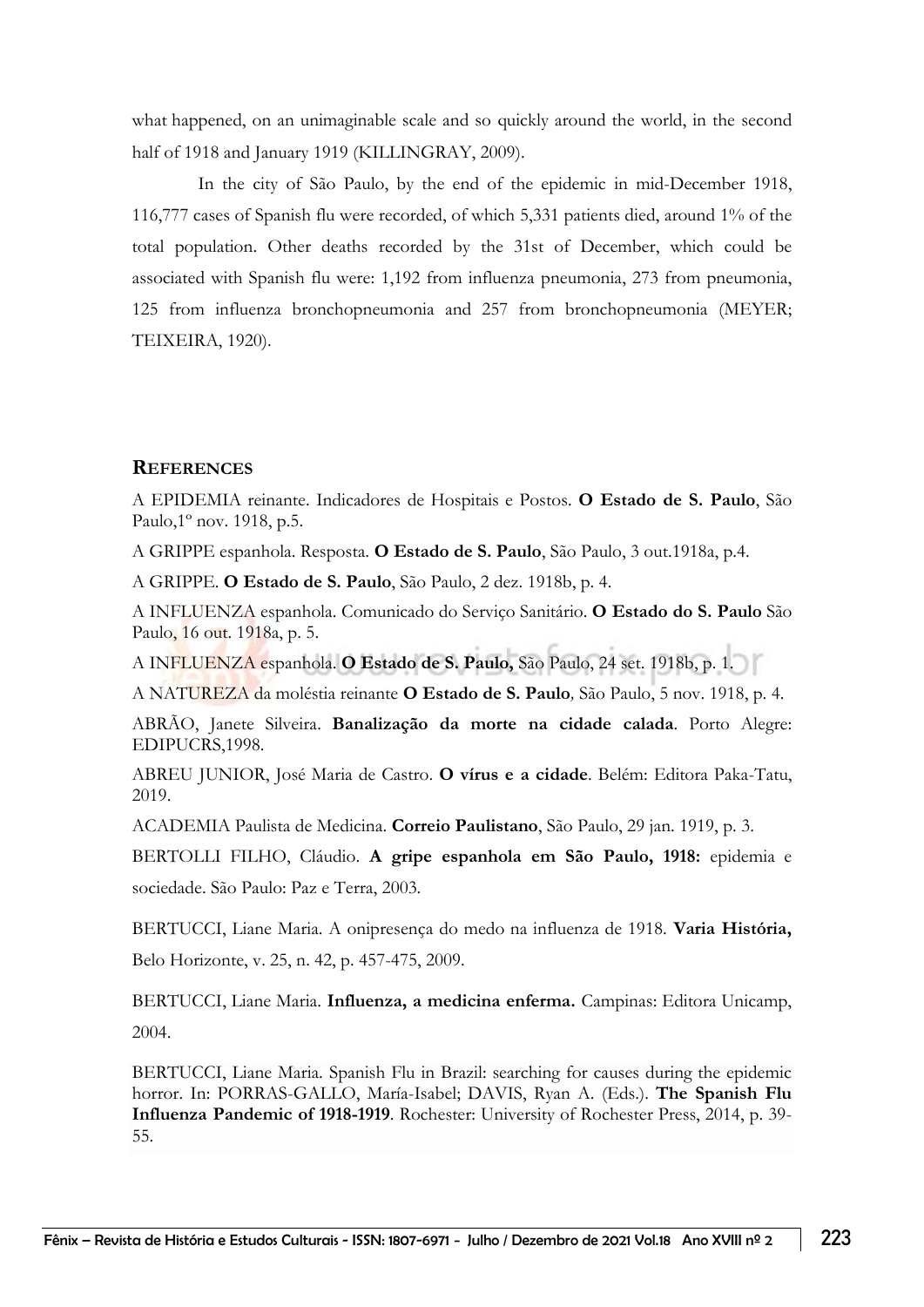BRASIL. **Decreto nº 13.092, de 10 de julho de 1918**. Crêa uma missão medica especial à França, em caracter militar, e dá outras providencias. Disponível em: https://www2.camara.leg.br/legin/fed/decret/1910-1919/decreto-13092-10-julho-1918- 58316. Acesso em: 10 dez. 2020.

BRITO, Nara de Azevedo. "La dançarina": a gripe espanhola e o cotidiano na cidade do Rio de Janeiro. **História, ciências, saúde - Manguinhos**, Rio de Janeiro, v. IV, n. 1, p. 11-30, 1997.

BRUM, Cristiano Enrique de. A medicina vai à Guerra: a Missão Médico-Militar brasileira na França durante a Primeira Guerra Mundial (1918-1919). **História: Debates e Tendências**, Passo Fundo, v.14, p.306-317, 2014.

DESCOBRIU-SE o micróbio da influenza espanhola? **O Combate***,* São Paulo, 27 nov. 1918, p. 1.

DUAS entidades mórbidas. **A Platéa***,* São Paulo, 5 nov. 1918, p. 6.

ECHEVERRI DÁVILA, Beatriz. **La gripe española***.* La pandemia de 1918-1919. Madrid: Siglo XXI, 2003.

EDGERLY, E. T.; MANSON, F.M.; CARR, J. G. The influenza-pnemonia epidemic at Camp Dodge, Iowa, 1918. **The American Journal of the Medical Sciences**, Philadelphia, v. CLVIII, p. 212-216, 1919.

ESTÁ FUNDADA a Academia Paulista de Medicina. **O Combate**, São Paulo, 14 ago. 1918, p.1.

GIBBS, Mark J.; ARMSTRONG, John S.; GIBBS, Adrian J. Recombination in the hemagglutinin gene of the 1918 "Spanish Flu". **Science**, New York, n. 293, p.1842-1845, 2001. WWW.revis 161

GOULART, Adriana da Costa. **Um cenário mefistofélico:** a gripe espanhola no Rio de

Janeiro. Dissertação (Mestrado em História) - Universidade Federal Fluminense, Niterói, 2003.

GOVERNO do Estado. **O Estado de S. Paulo**, São Paulo, 14 nov.1918, p.4.

GRIPPE espanhola. Boatos... **O Estado de S. Paulo** São Paulo, 8 out. 1918, p. 4.

INFLUENZA espanhola e sais de quinina. **A Gazeta**, São Paulo, 19 out 1918, p. 1.

KILLINGRAY, David. A pandemia de gripe de 1918-1919: causas, evolução e consequências. In: SOBRAL, José Manuel; LIMA, Maria Luísa; CASTRO, Paula; SOUSA, Paulo Silveira e. (Eds.) **A pandemia esquecida***.* Lisboa: Imprensa de Ciências Sociais, 2009, p. 41-61.

KOBASA, Darwyn et al. Aberrant innate immune response in lethal infection of macaques with the 1918 influenza virus. **Nature**, London, v. 445, p. 319-323, 2007.

LATOUR, Bruno. **Ciência em ação**. São Paulo: Editora Unesp, 2000.

MAIS RECEITAS ao alcance do povo. **A Platéa**, São Paulo, 23 out 1918, p. 1.

MEYER, C. L.; TEIXEIRA, J. R. **A grippe epidemica no Brazil e especialmente em São Paulo***.* São Paulo: Casa Duprat, 1920.

MISSÃO Médica Brasileira. **Revista de Medicina**, São Paulo, v. II, n. 9/10, p.74-77, ago. set. 1918.